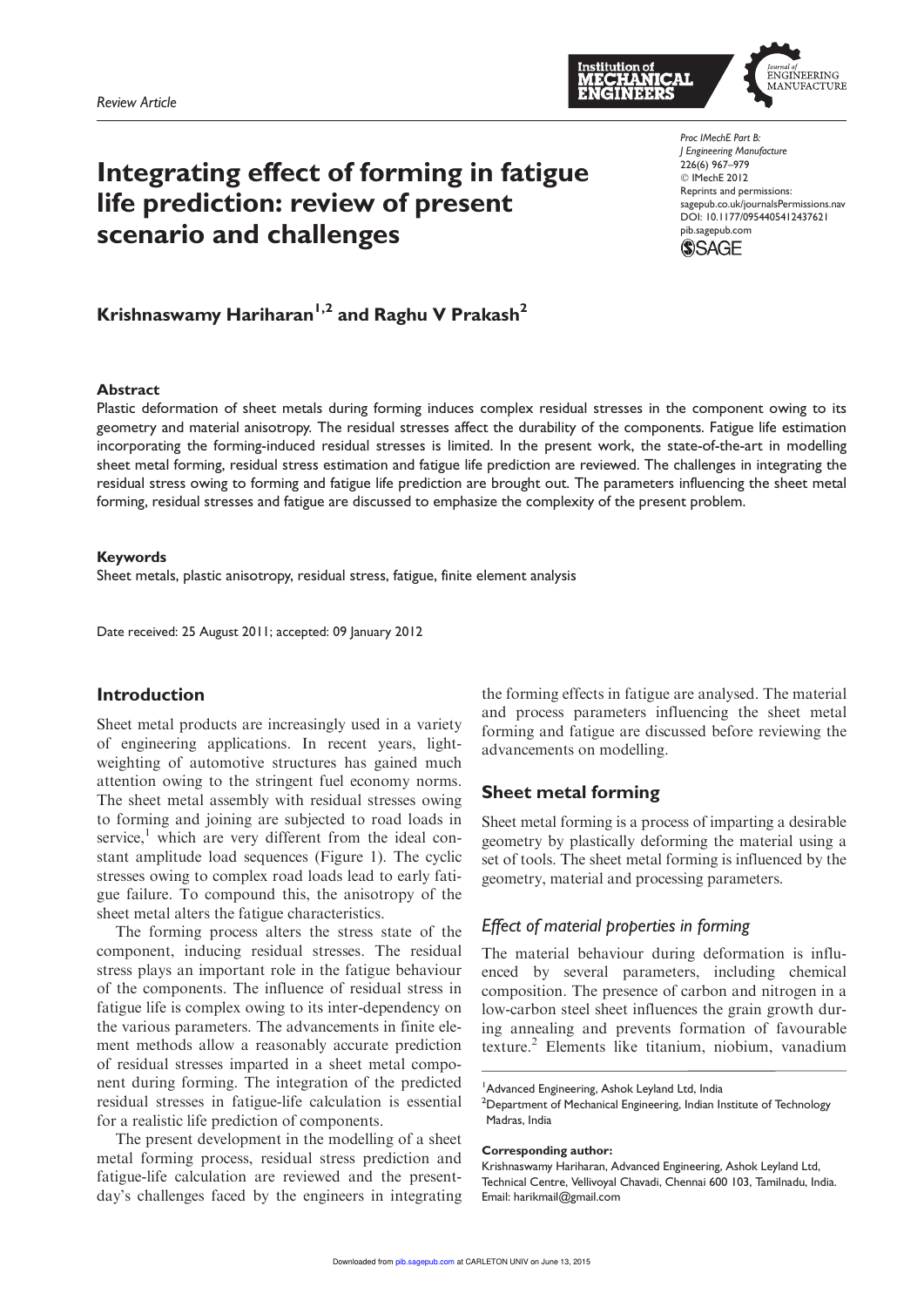

Figure 1. Road data measured on an automotive suspension arm. (Reprinted from Abdullah et al.,<sup>1</sup> with permission from Elsevier.).



Figure 2. Schematic representation of influence of anisotropy in yield locus.

and aluminium fixes the free carbon and nitrogen by forming carbonitrides, thereby introducing favourable texture, $3,4$  which in turn influences the stress distribution during forming. The alloy composition controls the formation of unfavourable precipitates; for example, excess titanium precipitates with sulphur and oxygen to form inclusions.  $4.5<sup>T</sup>$  The inclusions can affect the plastic deformation during forming and further fatigue behaviour. In addition to chemical composition, the processing parameters, like reduction during hot rolling and annealing type, influence the mechanical properties of the sheet metal.5,6 These mechanical properties, yield strength, strain hardening exponent and strain rate sensitivity can be related to the deformation behaviour of the sheet metal during forming.7,8

Among several material properties, the anisotropy induced in sheet metals owing to cold rolling and annealing has a major influence in the plastic deformation and subsequent residual stresses.<sup>9</sup> The yield criteria that indicates the stress state of initiation of plastic deformation is influenced by the anisotropy of materials (Figure 2). Considerable research has been done in developing anisotropic yield criteria and it forms the basis of mathematical treatment of the sheet metal forming process.

*Constitutive modelling of anisotropy in yield criteria.* Hill modelled the yielding and flow behaviour of an



Figure 3. Comparison of yield loci predicted by different yield criteria for mild steel.

anisotropic material (henceforth referred to as Hill 48) by suitably modifying von-Mises isotropic yield criterion.<sup>10</sup> Woodthorpe and Pearce<sup>11</sup> reported conflicting results when using the Hill criterion on certain aluminium alloys. This phenomenon, termed as 'anomalous behaviour' led to the formulation of several nonquadratic yield criteria. Hill<sup>12</sup> later proposed a generalized, non-quadratic criterion with four special cases.  $Hill<sup>13,14</sup>$  further generalized his previous criterion to accommodate a wider range of materials. It may be noted that Hill's criteria and many other non-quadratic yield criteria are phenomenological in nature and do not reflect the underlying crystallographic basis.<sup>15–18</sup>

Logan and  $H$ osford $19$  proposed a non-quadratic yield criterion (referred to as the Hosford criterion) based on crystallographic calculations. The Hosford criterion does not include a shear stress term. Barlat and Lian<sup>20</sup> overcame the limitation for the plane stress condition (referred to as the Barlat 89 criterion) using stress invariants in a general coordinate system. Barlat et al. $21-24$ later proposed a series of yield criteria for aluminium alloys. Karafillis and Boyce<sup>25</sup> used a linear transformation rule and accommodated non-orthotropic material behaviour in their criterion. The linear transformation proposed by Karafillis and Boyce was later used by Barlat et al. in their advanced yield criteria.

Independently, Banabic et al.<sup>26</sup> proposed a new criterion for a plane stress condition by extending the Barlat 89 criterion. Banabic et al.<sup>27</sup> modified the criterion by including a biaxial anisotropy coefficient (referred to as BBC 2004). The yield loci predicted by three different criteria, Hill 48, Barlat 89 and BBC 2004 are compared in Figure 3 with experimental results of steel plate coldrolled elongation (SPCE) mild steel.<sup>27</sup> It is found that the best fit of experimental data is obtained from the BBC 2004 criterion followed by Barlat 89. Banabic et al.<sup>28</sup> further enhanced the flexibility of the BBC 2004 criterion by adding weight coefficients to the model.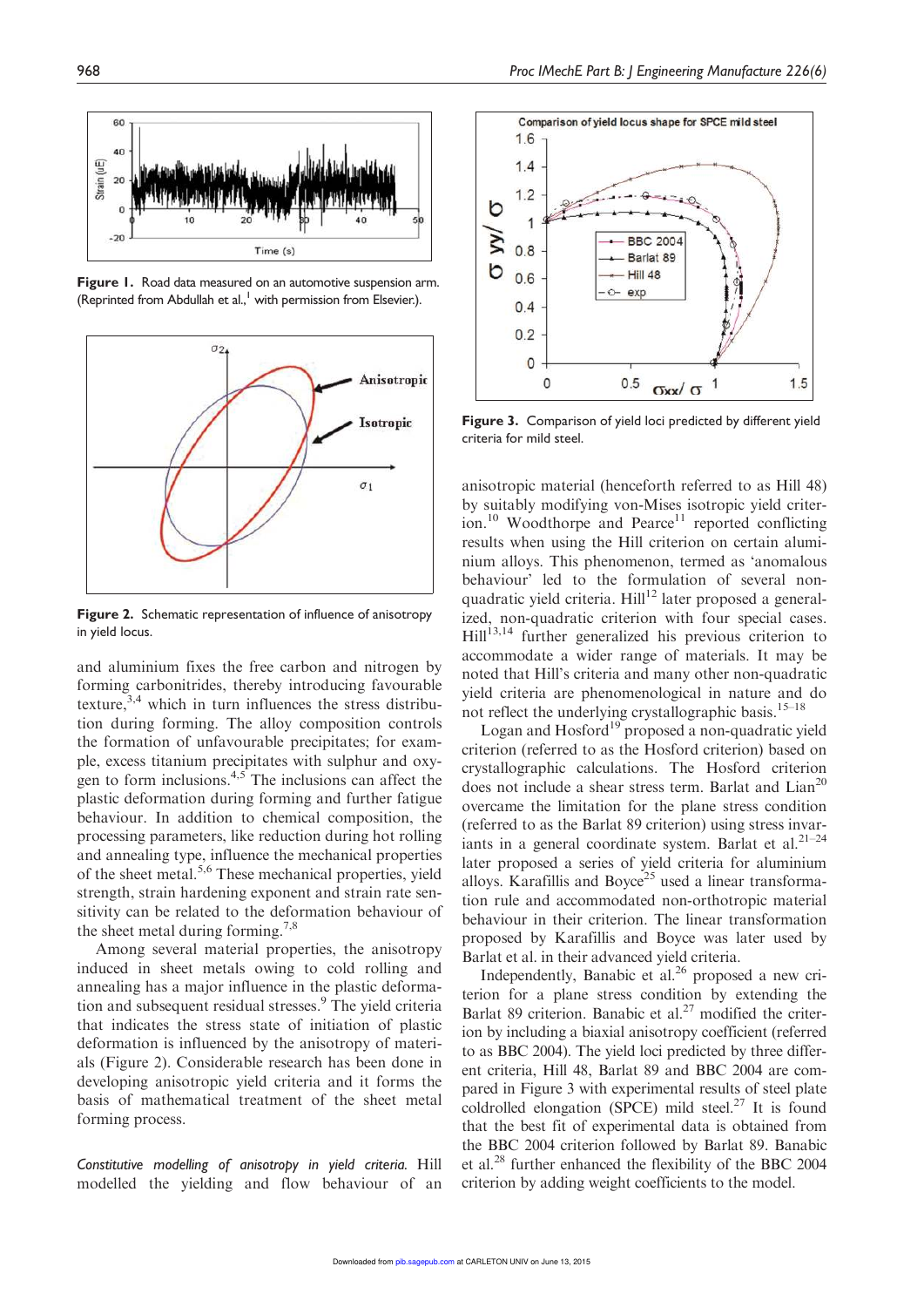More recently, different approaches have been attempted to describe the yield behaviour. Aretz<sup>29</sup> generalized the Barlat 89 criterion using two additional material constants and used simple numerical methods to calculate the yield surface gradient. Tong<sup>30</sup> proposed a yield criterion for plane stress condition using a Fourier series to represent anisotropic material functions. Vegter and van den Boogaard $31$  used an interpolation function to directly fit the experimental points determined along a yield locus. Over the last decade, several advanced yield criteria have been proposed with additional material coefficients to model anisotropy.9,32–34 Although most of the advanced yield criteria use the stress exponent based on crystallographic calculations, they are phenomenological in nature. This leads to a complex mathematical description demanding many experimental data points.

It is to be noted that most of the initial developments in anisotropic yield criteria were applicable for steel sheets. Development of yield criteria after the 1970s focused on aluminium alloys and in the recent years, attention has been towards hexagonal close packed (HCP) crystal structured metals like magnesium alloys, where the additional twinning effect introduces asymmetry of yield surface.<sup>33</sup> Thus, the choice of yield criterion is highly dependent on the material being modelled.<sup>35</sup> In addition to material, the experimental constants required to completely define a yield criterion plays a major role. An appropriate choice of yield criterion is essential for accurate prediction of yield locus with minimum experimental data.

#### *Effect of friction in sheet metal forming*

The interface between the sheet metal and tool surface influences the deformation behaviour and residual stress in a sheet metal component. The resistance to metal flow increases with friction coefficient causing premature failure.<sup>36</sup> The effect of restricted metal flow owing to friction is highly sensitive in the region of maximum deformation. $37$  In the case of sheet metal forming analysis, the role of friction in deformation behaviour is complex and is dependent on the surface of sheet, die and lubricant. The friction coefficient varies with the deformation mode of the material and different tests are developed to understand the behaviour.<sup>38</sup> The influence of friction in metal forming has gained considerable interest and several studies have been carried out. $39-43$ By and large, it is understood that the influence of friction varies with location depending on its strain history; however, no acceptable model of friction, considering the strain history, is attempted so far. The friction effect is generally modelled using the Coulomb friction model with a constant friction coefficient.

## Residual stress owing to sheet metal forming

The sheet metal component, upon unloading from the forming tools, attempts to release the stored elastic energy, which is termed spring back. Owing to its complex shape, sheet metal components undergo different levels of deformation and hardening at different locations. This restricts the complete release of stored elastic energy within the component, resulting in residual stresses.<sup>44</sup> Residual stresses, or locked-in stresses, could also be generated at microscopic level owing to incompatibility between the co-existing different phases of material and non uniform hardening within the same component.<sup>36,45</sup>

Residual stress distribution in a sheet metal component is usually complex as the deformation behaviour in the component differs at each location owing to geometry.<sup>46</sup> The residual stress (simulation and experiment) built in a simple hemispherical cup specimen along two directions is shown in Figure 4. The residual stress varies through the thickness of the component. Besides, the anisotropy in sheet metals explained above also influences the residual stress distribution. The variation of residual stress (tangential and axial components) with thickness and sheet direction in a section of a deep drawn cup is shown in Figure 5.

Owing to the complex distribution of residual stresses in a sheet metal component, experimental measurement of residual stresses are limited.<sup>48,49</sup> However, the residual stresses play an important role in the structural life of components. The longitudinal cracking commonly observed in austenetic stainless steel components is owing to the detrimental effect of residual stresses induced by the martensitic transformation during the forming process.<sup>36,50</sup> This indicates that the material being formed and the process parameters play an important role on the residual stress distribution in a sheet metal component.<sup>51–53</sup>

#### Fatigue of sheet metal components

The majority of structural components are subjected to cyclic fatigue loadings. The residual stresses predicted in a formed component made of anisotropic sheet metal need to be integrated with fatigue analysis. However, material anisotropy, in addition to the residual stress, independently influences the fatigue behaviour. The effects of anisotropy and residual stress in fatigue life of sheet metals are discussed in the following sections.

#### *Effect of sheet metal anisotropy in fatigue*

Although the effect of mechanical properties and microstructure on the strain-life fatigue is widely studied, limited attempts have been made to understand the influence of anisotropy on the fatigue behaviour.<sup>54</sup> Hong et al.<sup>55</sup> investigated fatigue behaviour of a rolled Mg– 3Al–1Zn alloy and observed the difference between fatigue behaviour in rolling and normal direction owing to twinning–detwinning characteristics of the HCP crystal structure. The influence of texture in fatigue behaviour in magnesium alloys was also investigated by Wu et al.<sup>56</sup> and Park et al. $57$  Fatigue life along the normal direction was observed to be inferior when compared with fatigue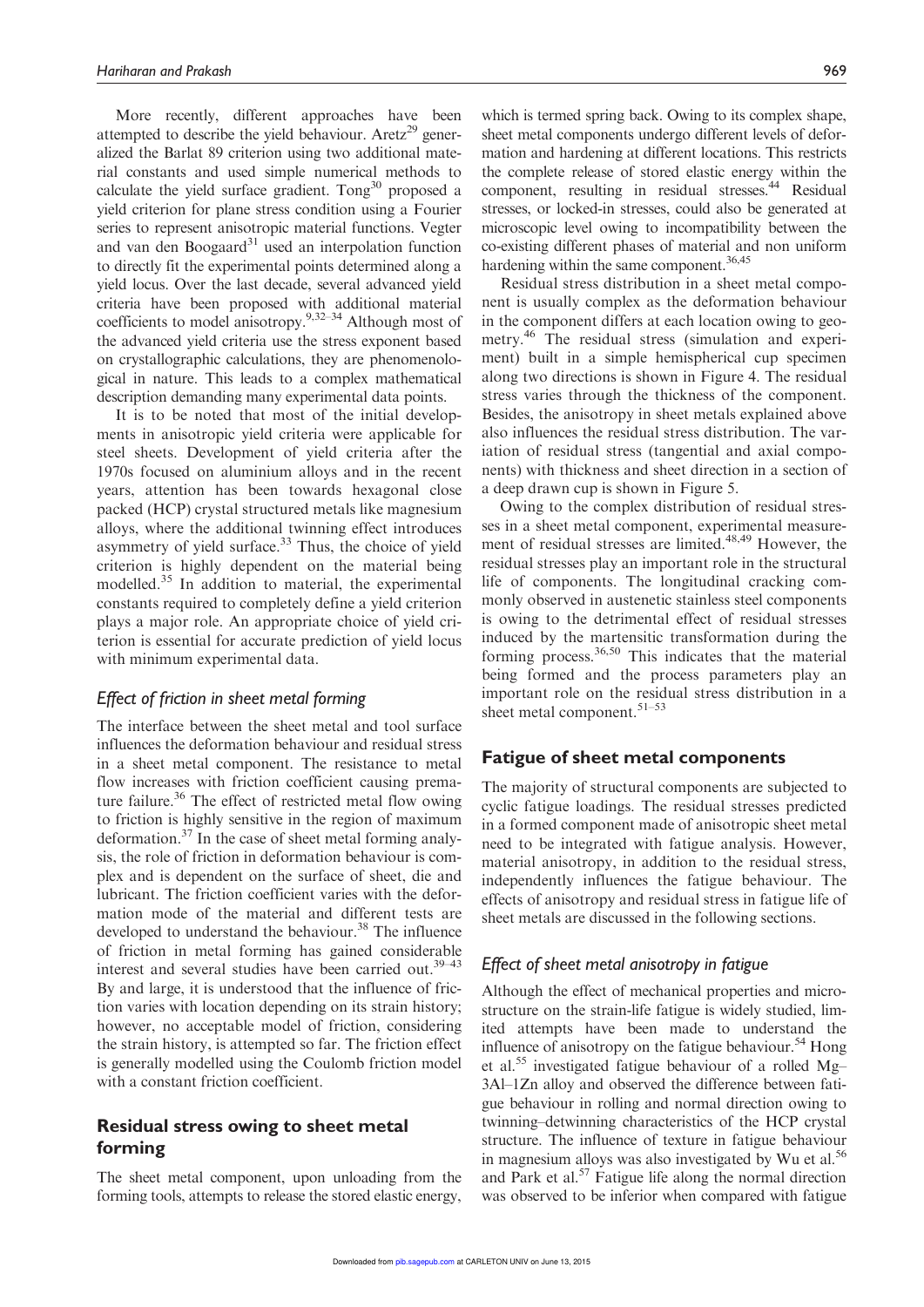

Figure 4. Residual stress in a simple hemispherical cup specimen: simulation and experiment. (a) Geometry of cup specimen indicating the directions of residual stress measurement; (b) residual stress along rolling direction; and (c) residual stress along transverse direction. The experimental results are based on the residual stress measurement using an x-ray diffraction technique. (*Reprinted from Hariharan et al.<sup>46</sup> with kind permission from Springer Science* + *Business Media*.)



Figure 5. Variation of residual stress with thickness and direction in a deep drawn cup; RD-rolling direction, TD- transverse direction. (*Reprinted from Gnaeupel-Herold et al*., <sup>47</sup>with permission from Elsevier.)

behaviour along the rolling and transverse directions (Figure  $6$ ).<sup>56</sup> Poor fatigue life along the normal direction compared with rolling and transverse directions was observed in rolled 03KhI6N9M2 steel.<sup>58</sup> The deformable sulphur inclusions (MnS) in steel can induce anisotropic

effects in hot rolled steel, which in turn results in poor fatigue properties along transverse directions.<sup>59,60</sup>

Most of the work discussed above and other similar work concentrated primarily on the experimental investigation of anisotropy effect.<sup>61,62</sup> Attempts to model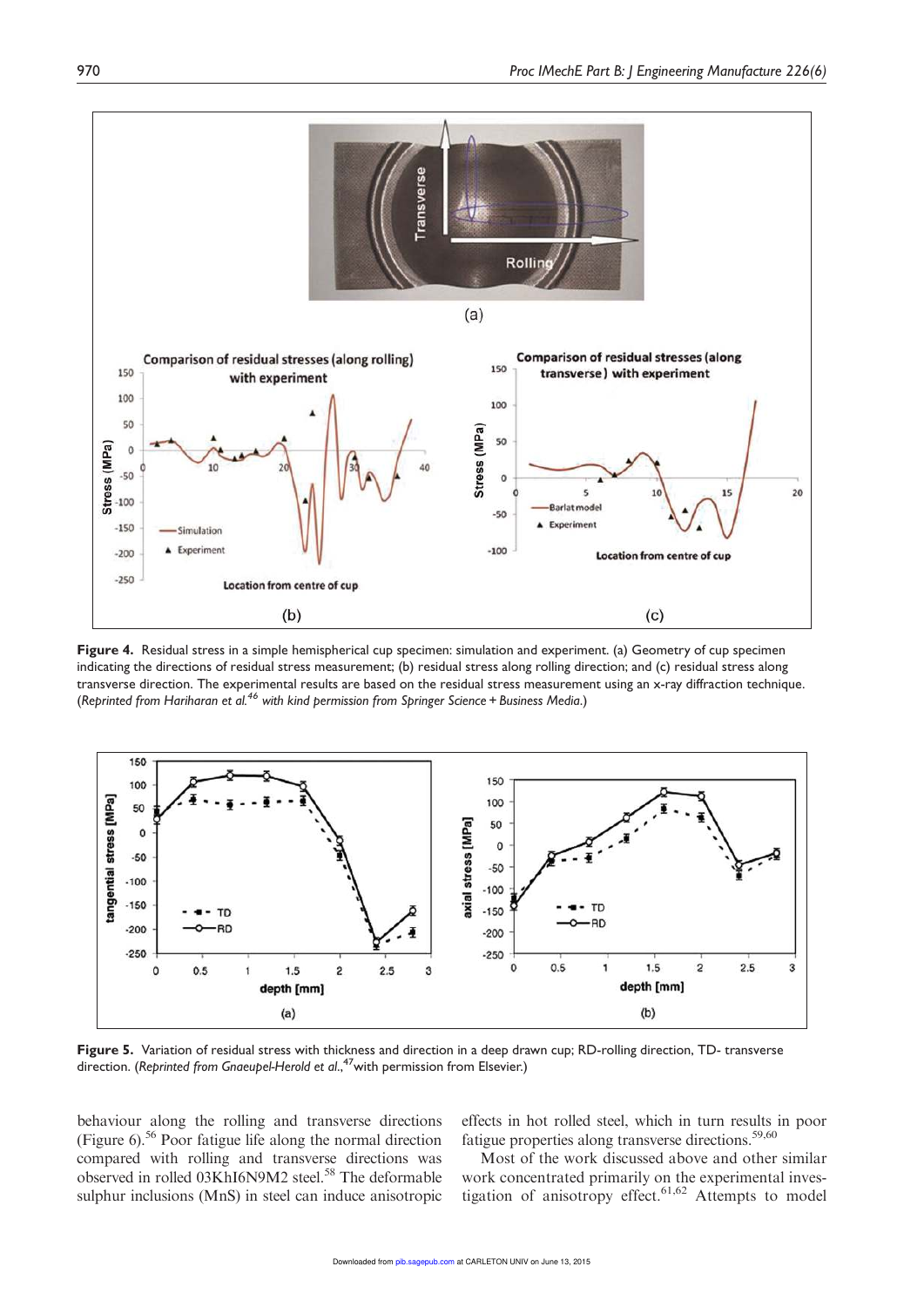

Figure 6. Schematic representation of rolling, transverse and normal directions in a rolled sheet.

anisotropic fatigue behaviour using constitutive plasticity equations are scarce, though not unavailable. $^{63}$  Lin and Nayeb-Hashemi<sup>63</sup> modelled the cyclic stress-strain behaviour of orthotropic Al–6061–T6 alloys using the Hill 48 anisotropic yield criterion, which was subsequently extended to predict the fatigue-life relation.<sup>64</sup> However, the fatigue constants used to correlate the directional properties are applicable only to the particular orientation and cannot be related to other orientations.<sup>65</sup> This results in experimental determination of constants from fatigue tests for every orientation of interest. Subsequent to the work of Lin and Nayeb-Hashemi,<sup>63</sup> efforts on modelling anisotropic behaviour in fatigue are scarce.

A new strain-life model incorporating the effects of anisotropy in fatigue-life calculation, free from the limitations of prior work is needed.

#### *Effect of residual stress in fatigue*

The residual stress induced in a sheet metal component alters the mechanical behaviour. The residual stress effect in fatigue can be considered as an equivalent mean stress– strain. In general, tensile pre-strain improves the life in a high cycle region and has an adverse effect in a low cycle region, as shown in Figure 7. The influence of pre-strain is dependent mainly on the material under study. Dual phase steels exhibit negligible influence on fatigue behaviour at pre-strains less than  $8\%,^{67,68}$  whereas significant influence is observed at pre-strains greater than  $10\%$ .<sup>69–70</sup> Similar behaviour is observed in other high-strength steels like high strength low alloy (HSLA) steels<sup>67,71</sup> and transformation induced plasticity (TRIP) steels.<sup>72</sup> Phase transformation during pre-straining has an additional influence in the case of multi-phase materials like dual phase (DP) steels, stainless steel and TRIP steels.<sup>71,72</sup> For constant phase materials like low carbon steels, pre-straining leads to fatigue life improvement in the high cycle region and vice versa in low cycle region.<sup>73</sup> Thus it is observed that the effect of pre-strain on fatigue life varies with the material under study.

The manufacturing process variables and heat treatment have considerable influence on the fatigue behaviour under pre-strain.<sup>74</sup> Laser formed HSLA steels exhibited superior fatigue behaviour owing to surface hardening by laser irradiation.<sup>71</sup> Similarly, Nikitin and Besel<sup>75</sup> observed that surface treatment of AISI 304 and SAE 1045 steels by prior rolling enhanced the constant stress amplitude fatigue behaviour in increasing order when compared with untreated conditions.



Figure 7. Influence of pre-strain (50% to 90%) on the strainlife fatigue behaviour of a dual phase steel. (*Reprinted from Le et al.,<sup>66</sup> with permission from Elsevier*.)

In addition to the above, the strain path and anisotropy in sheet metals play an important role in the fatigue life of materials.<sup>66,73</sup> The fatigue life along the transverse direction is observed to be higher than that of the longitudinal direction in high cycle fatigue, however, negligible difference was noticed in low cycle fatigue owing to cyclic softening.<sup>73</sup> Improvement of fatigue life in the high cycle region and detrimental effect in the low cycle region was noticed in all strain paths.<sup>73</sup> However, this is in contrast to the observation of Le et al.,<sup>66</sup> where fatigue life in plane strain mode improved in both the low cycle and high cycle fatigue region. The discrepancy could be owing to the difference in material and pre-strain levels used in the study.

It is inferred from the above discussion that the influence of pre-strain on fatigue life is dependent on the level of pre-strain, material, microstructure, load type, strain path and geometry. Heinilä et al.<sup>76</sup> reported the adverse effect of through thickness residual stresses induced by cold forming on the fatigue failures of rectangular hollow cross section steel tubes. The fatigue behaviour is highly sensitive to the level of prior cold working; a 25% cold rolled AISI 301 steel exhibited stress relaxation under bending fatigue load, whereas an increase in stress amplitude was observed in 50% cold rolled condition.<sup>77</sup> This indicates a complex interaction of prior cold working and fatigue. By mapping the results from sheet metal forming to further structural analysis, attempts have been made to predict fatigue behaviour, including forming effects.<sup>78–80</sup> Wang et al.<sup>80</sup> included residual stress and thickness distribution of an engine bracket owing to forming in the fatigue analysis. The fatigue life and location of failure changed when forming effects were taken into consideration.

## The need to integrate sheet metal forming effect on fatigue life

Though modelling of sheet metal forming has witnessed active research in the past decade, forming simulation has been primarily used in the die making industry.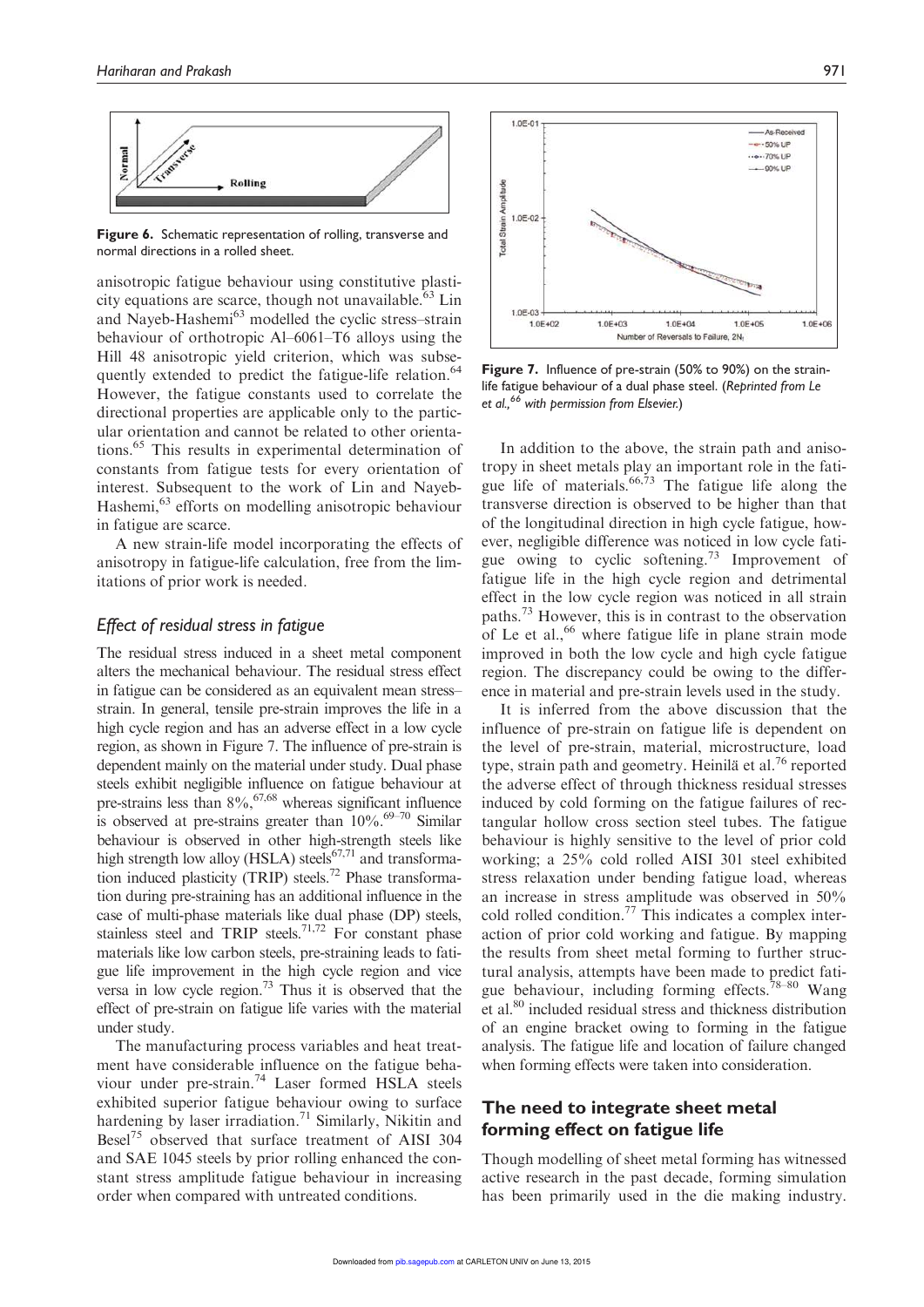

Figure 8. Schematic representation of a complex interaction of material anisotropy in residual stress and fatigue. (a) Monotonic tensile behaviour indicating different pre-strain on unloading. (b) Directional behaviour of fatigue.

Consideration of residual stresses predicted in forming for further structural analysis like fatigue is limited.<sup>80</sup> However, assembly and residual stresses, which are generally present in pressed-panel assemblies, play a significant role in the life of a structure and need to be accounted for.<sup>81</sup>

Controlled fatigue tests with induced pre-stress in sheet metal samples indicate that residual stress influences the life of a component. Traditional sheet metal component design for automobile does not account for the prior residual stresses. A suitable factor of safety is adopted to account for the fatigue in design. In general, the structural finite element analyses of automobile components use isotropic material models assuming homogeneous material properties and zero residual stresses.<sup>82</sup>

The material anisotropy, in addition to the residual stress distribution, influences the fatigue behaviour of materials. The influence of sample orientation on the fatigue life has been widely reported. As shown in Figure 8, the pre-strain and residual stress for similar external loads varies with specimen orientation owing to anisotropy. Similarly, for a similar cyclic strain amplitude, fatigue behaviour of material varies with orientation. The variation of residual stress owing to anisotropy and its complex interaction with the anisotropic fatigue behaviour should be accounted for while estimating fatigue life of sheet metal components. Lack of appropriate constitutive models to account anisotropic effect on fatigue and a methodology to incorporate the forming-induced residual stress in fatigue analysis, limits the realistic estimation of fatigue life in sheet metal components.

Thus, the manufacturing process is modelled by tool makers who are less concerned with residual stresses, and fatigue analysis is carried out by component designers who ignore the prior residual stress in the component owing to the manufacturing process. The ideal flow of modelling and the present practice is represented in Figure 9.

## Finite element modelling of forming and fatigue

The finite element method is an useful technique to understand the material behaviour and residual stress



Figure 9. Flow chart describing the ideal and present scenario of utilizing sheet metal forming analysis.

induced during complex large deformation plasticity problems like sheet metal forming.83,84 Though the underlying fundamental plasticity relations were developed as early as the mid-twentieth century, finite element modelling of the sheet metal forming process using plasticity relations began after the  $1970s$ .<sup>85</sup> The initial work on large deformation plasticity began as an extension of conventional finite element methods.<sup>86</sup> Historical development in the area of modelling sheet metal forming is discussed in Kobayashi et al.<sup>86</sup>, Makinouchi et al. $87$  and Tisza. $88$  It is generally agreed that, for large deformation and high strain rate problems like sheet metal forming, an explicit method is more suitable than an implicit method.<sup>89,90</sup> On the contrary, for predicting spring back after forming, an implicit method, which is effective for quasi-static problems, is used.<sup>91</sup> However, convergence issues are faced while using an implicit method for spring-back.<sup>92</sup>

The deforming blank is generally modelled using two-dimensional (2D) quadrilateral shell elements, though attempts on using three-dimensional (3D) elements have also been made.<sup>93</sup> While using shell elements for sheet metal forming, the variation of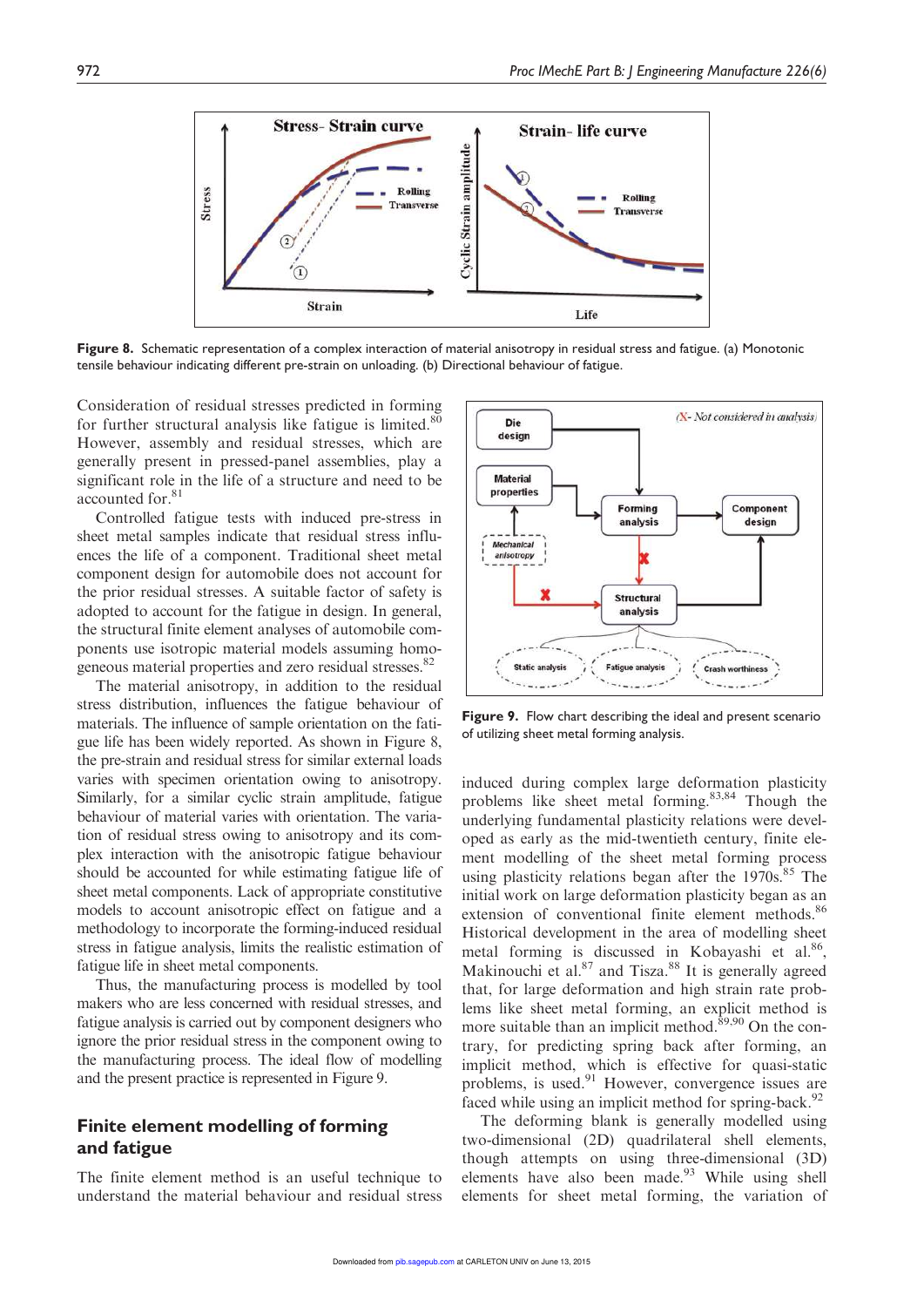stress–strain behaviour through the thickness owing to bending is captured using integration points along the thickness direction. The solution accuracy of the metal forming analysis is improved by using an adaptive mesh refinement technique, where the initial coarse mesh automatically subdivides into finer elements based on effectiveness of the strain or stress gradient.<sup>92</sup>

The forming tools, through which the forming force is transferred to the deforming material, are treated as rigid. The contact and sliding boundary condition between tools and blank are complex and non-linear. The contact algorithm should ensure that nodes on the sheet should not penetrate or adhere on the tool mesh. Some of the commonly used contact algorithms are discussed by Wagoner and Chenot.<sup>94</sup> The Coloumb friction model, with constant friction coefficient, is used for sheet metal forming applications.<sup>3,89</sup>

#### *Material models in sheet metal forming*

The accuracy of forming a prediction mainly depends on the choice of material model. The material model for plastic deformation analysis consists of a yield criterion to describe initiation of yield, a flow rule to relate the stress and strain state and a hardening rule to describe the subsequent yield behaviour. In the case of sheet metal forming, yield behaviour and corresponding flow rules can be modelled by any of the yield criteria discussed in the previous sections. Limited literature is available on the influence of yield criteria on the prediction of forming strains in a component.<sup>95–97</sup> Wang and Lee<sup>97</sup> investigated the strain distribution in a spherical dome shape and inferred that strain distribution predicted by Hill 48 and Hill 90 are similar. Mattiasson and Sigvant<sup>96</sup> investigated the results of hemispherical cup forming experiments with Hill 48, Barlat 89 and BBC 2000 criteria and inferred that forming strains are less sensitive to the choice of yield criteria. It is interesting to note that, unlike limiting strains, forming strains are less sensitive to the choice of yield criteria.<sup>95,96</sup> It is inferred from the available literature that the influence of yield criteria is dependent on the strain modes; a plane strain mode seem to be more sensitive to choice of yield criteria than other strain modes.<sup>98</sup>

The hardening behaviour to model subsequent yield behaviour can be isotropic, kinematic or a combination of both. In most of the sheet metal forming simulations, isotropic hardening is used, where the yield locus expands uniformly with plastic strain. Since forming process modelling involves monotonic loading without any intermittent load reversal, assuming isotropic hardening behaviour does not affect the accuracy of the prediction significantly.<sup>99</sup> Hill 48 yield criterion with isotropic hardening is commonly used for modelling the sheet metal forming process.<sup>100</sup> The finite element results of an automotive bumper simulated assuming Hill 48 yield criterion and isotropic hardening is compared with the experimental results in Figure 10. The major strain at the end of forming is compared between



Figure 10. Comparison of simulation results (major strain) of an automotive bumper with experiment. (*Reprinted from VanHoek<sup>101</sup> with permission*.)

Argus: refers to the commercial optical strain analysis equipment; LS-Dyna: refers to commercial software for sheet metal forming analysis.

simulation and experiment. However, the isotropic hardening is not suitable for modelling subsequent forming stages and spring back, which involves reversal of load path.<sup>99</sup>

#### *Simulation of spring back*

The sheet metal component undergoes spring back after forming. Accurate modelling of spring back is a much debated topic. Accuracy of spring back prediction depends upon the stress state at the end forming, appropriate hardening rules to account for the stress reversal and choice of element formulation.<sup>102</sup> As discussed in the previous section, isotropic hardening is not sufficient to describe the spring back behaviour.<sup>103</sup> Alternately, a mixed isotropic–kinematic hardening rule is needed for accurate prediction of spring back.<sup>104</sup> The spring back process is essentially a single stage stress relaxation. Therefore, accuracy of the final stress state of the formed component decides the accuracy of the spring back prediction. However, most of the validation for the sheet metal forming process compares the surface strain and thickness distribution and not the final stress state.

Thus, choice of material model for sheet metal forming simulation, based on experimental validation of surface strains, need not necessarily guarantee an accurate spring back prediction. Mattiasson and Sigvant<sup>96</sup> observed that Hill 48 and Barlat 89 criteria predicted similar strain distribution, however the peak load, which can be related to the stress state at the end of forming, had considerable difference between the two criteria.

#### *Fatigue simulation of sheet metal components*

The advances in modelling of the sheet metal forming process are utilized extensively by the tool making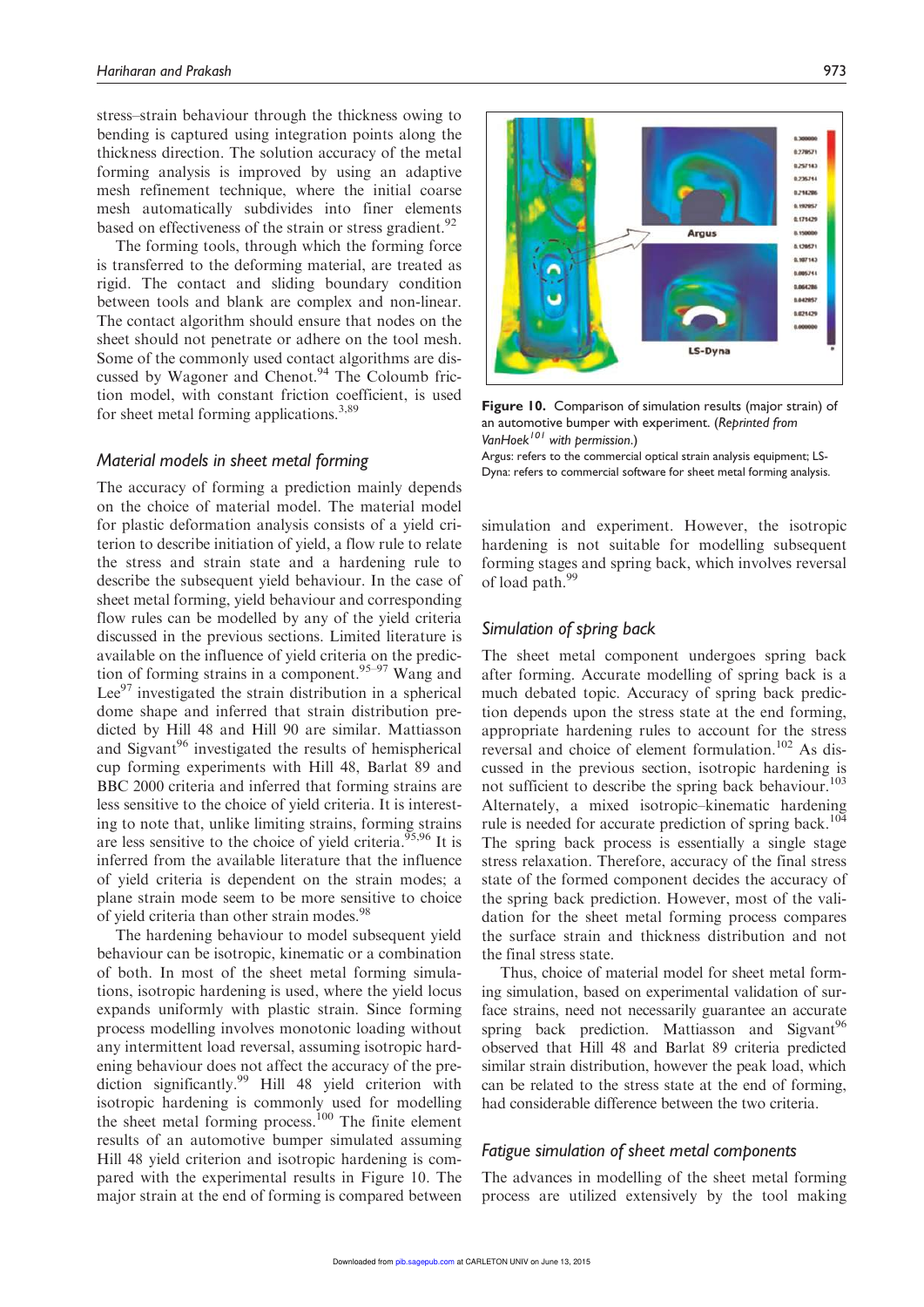industry, as simulation substantially reduces the development time and tryouts for die making.<sup>102</sup> However, relating the predicted residual stresses to durability of formed components is not practised in general; as a consequence, life of components is affected.

The residual stresses retained in the component influences the fatigue behaviour of components. Since most of the forming simulations use adaptive meshing, the forming results should be mapped to suitable mesh for structural fatigue analysis.<sup>105</sup> The presently available mapping algorithm has several restrictions; only one stress or strain component can be mapped,<sup>106,107</sup> whereas six stress components and six strain components are needed to describe the complete stress–strain state of the component. A mapping algorithm for complete mapping of stress and strain components is still under research.

The residual stresses obtained should be integrated with the fatigue modelling for realistic life prediction of components. Let us consider a smooth specimen subjected to constant amplitude load cycle. During high cycle fatigue, though the net section stresses are elastic, localized plastic deformation occurs in the grains that are not favourably oriented to the loading direction. This is further amplified by microscopic stress raisers like inclusions and inhomogeneous microstructure. During low cycle fatigue, as the specimen is subjected to cyclic loads, the material cyclically hardens or softens depending on the prior straining history and mechanical properties of the material. $108$  The fatigue behaviour is further complicated with the presence of mean stress or mean strain, where ratcheting or cyclic relaxation occurs.<sup>109</sup> The fatigue behaviour is highly dependent on the surface finish, microscopic structure, size, heat treatment and other prior processing effects.<sup>110</sup> Constitutive modelling of the complex material behaviour during fatigue is difficult and empirical relations have been developed to equate the cyclic stress or strain to the life of the smooth specimens.<sup>111</sup> Owing to the complex interaction of several variables, such

experimentally determined empirical relations are highly statistical in nature.<sup>112</sup> The effect of mean stresses and other variations, like surface finish, can be accounted for by suitable correction factors.<sup>108</sup> Unlike mean stress, the residual stresses owing to forming are not uniform and vary with location, which leads to complex interaction of fatigue behaviour between locations. The above discussions on fatigue modelling are further complicated when the component is subjected to a multiaxial state of stress. Besides, most of the components are not smooth as tested in laboratory conditions. The component geometry results in stress concentrations of specific zones, which results in nonhomogeneous fatigue behaviour.

Thus, finite element modelling of cyclic loading, considering the localized damage in each repeating cycle, is difficult owing to the complex material behaviour. In the present scenario, static analysis of one half cycle of the component is performed and the stress amplitude obtained is correlated with the stress life or strain life relations obtained experimentally. Commercial packages like MSC.Fatigue, FEMFAT and fe-safe are available, where the stress states of component can be correlated with the experimental empirical relations. This approach may be suitable for high cycle fatigue. However, when plastic deformations occur in each cycle, the cyclic hardening or softening cannot be accommodated by this approach. Figure 11 shows the fatigue analysis of a tubular automotive engine bracket.<sup>80</sup> The thinning of the tube owing to forming is accounted in the fatigue analysis and it is observed that the failure location and fatigue life changed when the forming effects are incorporated. However, as discussed, the complete stress and strain state of the component is not included in the fatigue analysis.

In the finite element simulation, though it has witnessed advancements in predicting the deformation behaviour during forming, incorporation of residual stress owing to forming in the subsequent fatigue analysis is very poor. The challenges in integrating the



Figure 11. Fatigue analysis incorporating thinning owing to forming in an automotive engine bracket. (a) Results of fatigue analysis without thinning effect. (b) Results incorporating thinning due to forming. (*Reprinted from Wang et al.,<sup>80</sup> with permission from Elsevier*).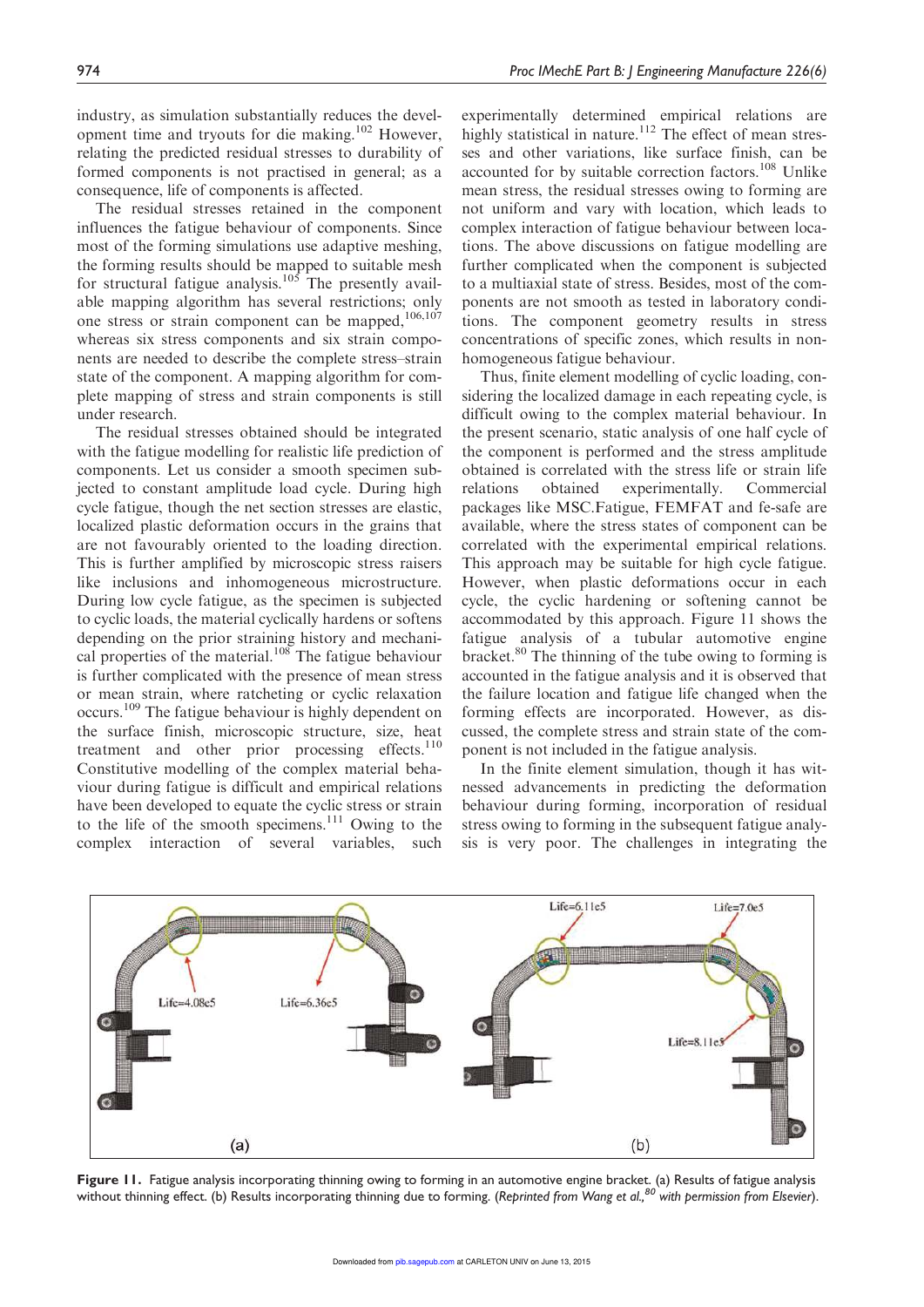

Figure 12. Adaptive meshing: (a) coarse initial mesh, (b) adaptive mesh with subdivided elements.

forming results in fatigue life prediction are summarized in the next section.

## Challenges in integrating the forming results in life prediction

Despite the advancement in modelling of sheet metal forming, the residual stress induced during cold forming is generally not considered in design. Some of the challenges involved in accounting for the forming effects are discussed below.

- 1. As discussed, the major application of sheet metal forming simulation is for the tooling industry $113,114$ and as a result, formability of the component rather than the functionality of the component has gained primary importance.<sup>82</sup>
- 2. Material models are generally validated with surface strain in the component.<sup>115–117</sup> The spring back phenomena involves stress release postforming and is preferable to correlate the final stress state; however the final shape of the component after spring back is used to validate the spring back behaviour.<sup>102</sup> Ideally, residual stress should be used to validate the material models for sheet metal forming and spring back.<sup>74</sup>
- 3. Typical sheet metal components undergo a multistage deformation process, forming, trimming and flanging. The sheet metal components are subjected to different strain paths during multistage deformation.<sup>118</sup> However, the present methodologies of strain-based evaluation are highly sensitive to strain path $119$  and hence it is difficult to determine the final stress state of the component. This is aided by the difficulties in the measurement of residual stress as there is no method that is independent of the residual strain.<sup>120</sup>
- 4. In addition to the above, the sheet metal component undergoes stress reversals between forming stages in multi-stage forming and during spring back. Such stress reversals cannot be modelled using conventional isotropic hardening.<sup>121</sup> Mixed hardening models, to account for stress reversals, are under research.122,123
- 5. Adaptive meshing is employed in large deformation problems like metal forming. The forming simulations with adaptive mesh result in poor mesh quality (Figure 12). Robust mapping algorithms are essential to map the forming results to further structural analysis, which are still under research.<sup>105</sup> A commercially available mapping algorithm from Altair – Hyperworks software – can map only one component of stress or strain, whereas all six components of stress and strain tensors are required for further structural analysis.
- 6. The commercially available software for fatigue analysis, like MSC-Fatigue, fe-safe, ANSYS-Fatigue module and FEMFAT code, superimposes the stress results of finite element analysis and calculate the life by extrapolation. This approach is not suitable for the high strain range where plastic deformation occurs during cyclic loading.

## Conclusion

From the survey of available literature, it is inferred that, though the finite element modelling of sheet metal forming processes have witnessed rapid development in the past decade, the focus has been primarily on the formability and not functionality. The mixed hardening models to describe the multistage forming and spring should be concentrated to ensure the accuracy of the final stress state prediction in the component. The validation of sheet metal is based on surface strains and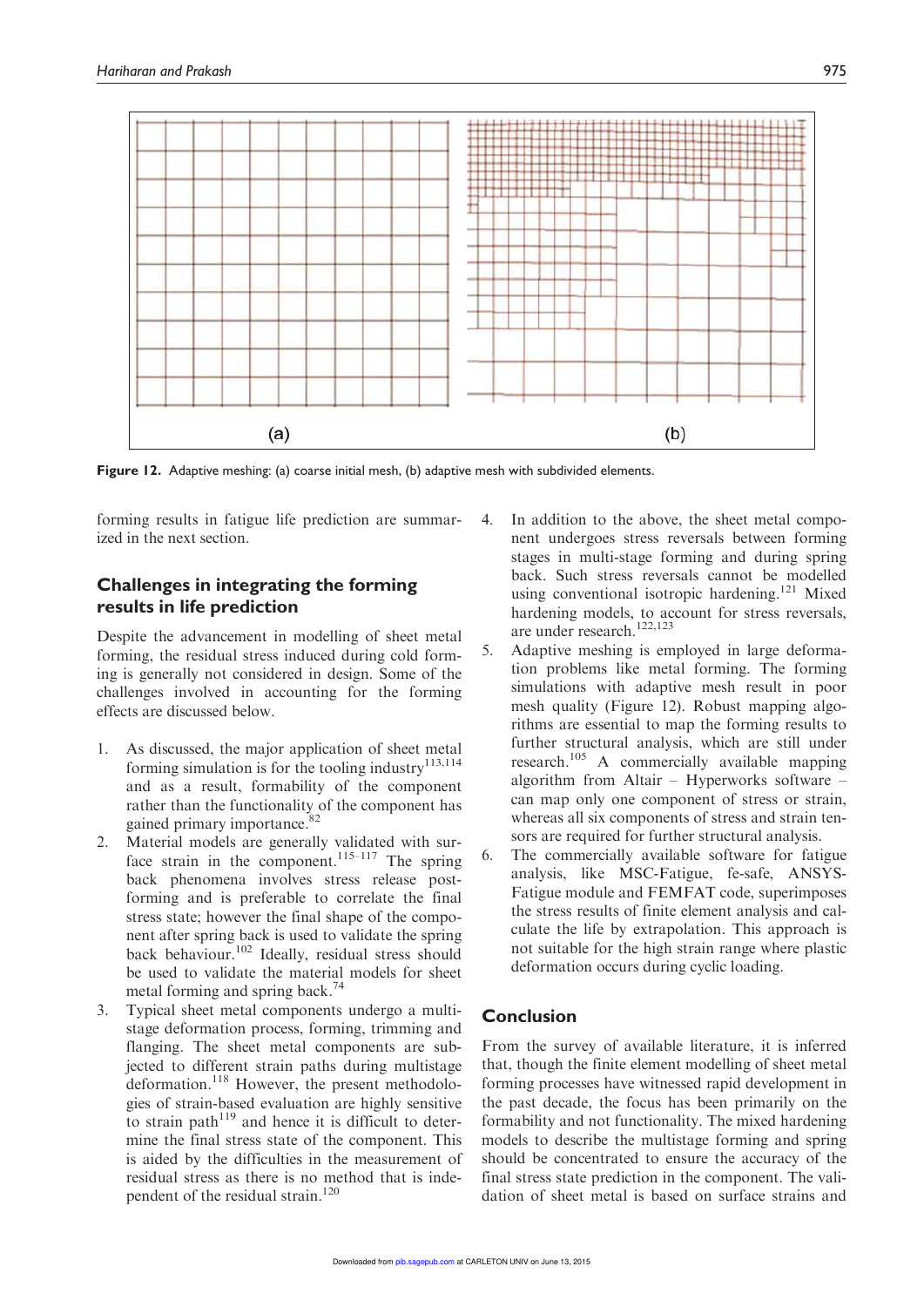not on the residual stresses imparted, which imposes the difficulty in choosing appropriate material models for the accurate prediction of residual stresses. The lack of established stress-based formability models and mixed hardening laws, coupled with the experimental difficulties in direct measurement of residual stress, limits the application of forming results in further structural analysis.

The material anisotropy independently influences the residual stress distribution and fatigue behaviour, and hence, accounting for material anisotropy in fatigue modelling is critical. However, most of the fatigue models for uniaxial and multiaxial fatigue criteria are valid for isotropic materials only. Suitable modification of the existing criteria or development of new criteria incorporating the material anisotropy is essential.

Limited work has been done on the fatigue life estimation of sheet metal components accounting for the initial anisotropy and residual stresses. The importance of residual stress in the fatigue life of sheet metal components is understood from simple tensile specimens. Fatigue analysis of sheet metal components with a complex residual stress distribution is experimentally challenging. The commercially available software for fatigue analysis extrapolates the half-cycle stresses in the fatigue life curves. An intensive finite element model that computes the cycle-by-cycle deformation with localized plasticity is necessary for accurate fatigue simulation. The present material models used for metal forming may not be sufficient to model the cycle-bycycle deformation behaviour and new constitutive equations to accommodate the cyclic hardening and softening needs to be developed for appropriate numerical modelling.

#### Funding

This research received no specific grant from any funding agency in the public, commercial, or not-for-profit sectors.

#### **References**

- 1. Abdullah S, Choi JC, Giacomin JA, et al. Bump extraction algorithm for variable amplitude fatigue loading. Int J Fatigue 2006; 28: 675–691.
- 2. Swaminathan K, Padmanabhan KA and Basu RK. On the correlation between annealing textures and formability in an extra-deep drawing, low-carbon steel. J Mater Sci Lett 1989; 8: 595–598.
- 3. Ravi Kumar D. Formability analysis of extra-deep drawing steel. J Mater Process Technol 2002; 130–131: 31–41.
- 4. Irie T, Satoh S, Hashiguchi K, et al. Metallurgical factors affecting the formability of cold-rolled high strength steel sheets. Trans ISIJ 1981; 21: 793–801.
- 5. Ghosh P, Bhattacharya B and Ray RK. Comparative study of precipitation behavior and texture formation in cold rolled-batch annealed and cold rolled-continuous annealed interstitial free high strength steels. Scripta Materialia 2007; 56: 657–660.
- 6. Pero-Sanz J, Ruiz-Delgado M, Martinez V, et al. Annealing textures for drawability: influence of the degree of cold rolling reduction for low-carbon and extra low-carbon ferritic steels. Materials Characterization  $1999 \cdot 43 \cdot 303 - 309$
- 7. Marciniak Z and Kuczynski K. Limit strains in the processes of stretch-forming sheet metal. Int J Mech Sci 1967; 9: 609–620.
- 8. Zhao L, Sowerby R and Sklad MP. A theoretical and experimental investigation of limit strains in sheet metal forming. Int J Mech Sci 1996; 38: 1307–1317.
- Banabic D. Sheet metal forming processes. Berlin Heidelberg: Springer-Verlag, 2010.
- 10. Hill R. A theory of the yielding and plastic flow of anisotropic metals. Proc Royal Society of London. Series A, Math Phys Sci 1948; 193: 281–297.
- 11. Woodthorpe J and Pearce R. The anomalous behaviour of aluminium sheet under balanced biaxial tension. Int J Mech Sci 1970; 12: 341–347.
- 12. Hill R. Theoretical plasticity of textured aggregates. Math Proc Cambridge Philos Soc 1979; 85: 179–191.
- 13. Hill R. Constitutive modelling of orthotropic plasticity in sheet metals. J Mech Physics of Solids 1990; 38: 405–417.
- 14. Hill R. A user-friendly theory of orthotropic plasticity in sheet metals. Int J Mech Sci 1993; 35: 19–25.
- 15. Lee D and Zaverl Jr F. A generalized strain rate dependent constitutive equation for anisotropic metals. Acta Metall 1978; 26: 1171–1780.
- 16. Leacock AG. A mathematical description of orthotropy in sheet metals. J Mech Physics of Solids 2006; 54: 425–444.
- 17. Gotoh M. A theory of plastic anisotropy based on a yield function of fourth order (plane stress state)—I. Int J Mech Sci 1977; 19: 505–512.
- 18. Ferron G, Makkouk R and Morreale J. A parametric description of orthotropic plasticity in metal sheets. Int J Plasticity 1994; 10: 431–449.
- 19. Logan RW and Hosford WF. Upper-bound anisotropic yield locus calculations assuming  $\langle 111 \rangle$ -pencil glide. Int J Mech Sci 1980; 22: 419–430.
- 20. Barlat F and Lian J. Plastic behavior and stretchability of sheet metals. Part I: a yield function for orthotropic sheets under plane stress conditions. Int J Plasticity 1989; 5: 51–66.
- 21. Barlat F, Lege DJ and Brem JC. A six-component yield function for anisotropic materials. *Int J Plasticity* 1991; 7: 693–712.
- 22. Lademo OG, Hopperstad OS and Langseth M. An evaluation of yield criteria and flow rules for aluminum alloys. Int J Plasticity 1997; 15: 191–208.
- 23. Barlat F, Brem JC, Yoon JW, et al. Plane stress yield function for aluminum alloy sheets—part 1: theory. Int J Plasticity 2003; 19: 1297–1319.
- 24. Barlat F, Aretz H, Yoon JW, et al. Linear transformation-based anisotropic yield functions. Int J Plasticity 2005; 21: 1009–1039.
- 25. Karafillis AP and Boyce MC. A general anisotropic yield criterion using bounds and a transformation weighting tensor. J Mechan Physics of Solids 1993; 41: 1859–1886.
- 26. Banabic D, Balan T and Comsa DS. A new yield criterion for orthotropic sheet metals under plane stress conditions. In: Proceedings of 7th cold metal forming conference (ed Banabic D), Cluj Napoca, Romania, 11–12 May 2000, pp. 217–224.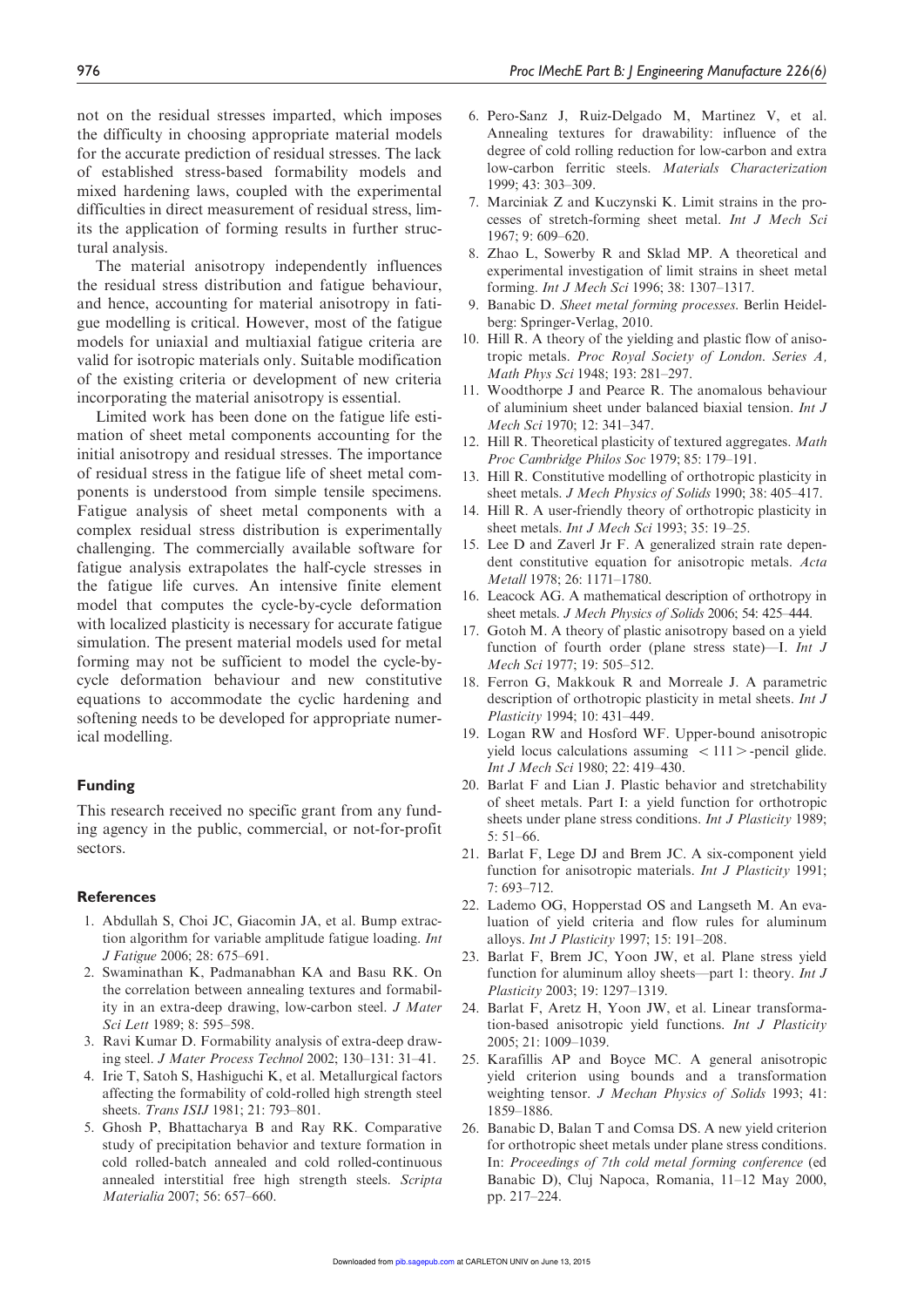- 27. Banabic D, Kuwabara T, Balan T, et al. An anisotropic yield criterion for sheet metals. J Mater Process Technol 2004; 157–158: 462–465.
- 28. Banabic D, Aretz H, Comsa DS, et al. An improved analytical description of orthotropy in metallic sheets. Int J Plasticity 2005; 21: 493–512.
- 29. Aretz H. A non-quadratic plane stress yield function for orthotropic sheet metals. J Mater Process Technol 2005; 168: 1–9.
- 30. Tong W. A plane stress anisotropic plastic flow theory for orthotropic sheet metals. Int J Plasticity 2006; 22: 497–535.
- 31. Vegter D and van den Boogaard AH. A plane stress yield function for anisotropic sheet material by interpolation of biaxial stress states. Int J Plasticity 2006; 22: 557–580.
- 32. Mollica F and Srinivasa AR. A general framework for generating convex yield surfaces for anisotropic metals. Acta Mechanica 2002; 154: 61–84.
- 33. Cazacu O, Plunkett B and Barlat F. Orthotropic yield criterion for hexagonal closed packed metals. Int J Plasticity 2006, 22: 1171–1194.
- 34. Bron F and Besson J. A yield function for anisotropic materials application to aluminum alloys. Int J Plasticity 2004; 20: 937–963.
- 35. Habraken FACM and Dautzenberg JH. Some applications of the Barlat 1991 yield criterion. CIRP  $Ann - Mfg$ Technol 1995; 44: 185–188.
- 36. Yuying Y, Chunfeng L and Hongzhi X. A study of longitudinal cracking and the forming technology for deepdrawn austenitic stainless-steel cups. J Mater Process Technol 1992; 30: 167–172.
- 37. Sriram S and Wagoner RH. Failure prediction with limiting dome height test. Int J Forming Process 1998; 1: 97–117.
- 38. Keeler S. The science of forming interesting details about coefficient of friction. Metal Forming Magazine 2008; 42: 54–56.
- 39. Wagoner RH, Wang W and Sriram S. Development of OSU formability test and OSU friction test. J Mater Process Technol 1994; 45: 13–18.
- 40. Bay N, Olsson DD and Andreasen JL. Lubricant test methods for sheet metal forming. Tribol Int 2008; 41: 844–853.
- 41. Gong H, Lou Z and Zhang Z. Studies on the friction and lubrication characteristics in the sheet steel drawing process. J Mater Process Technol 2004; 151: 328–333.
- 42. Hao S, Klamecki BE and Ramalingam S. Friction measurement apparatus for sheet metal forming. Wear 1999; 224: 1–7.
- 43. Wihlborg A and Gunnarsson L. A frictional study of uncoated EBT steel sheets in a bending under tension friction test. Wear 2000; 237: 129–136.
- 44. Bhattacharyya D, Thorpe WR and Painter MJ. Residual stress prediction in large autobody panels. J Mater Shaping Technol 1988; 5: 221–229.
- 45. Wang Z and Gong B. Residual stress in the forming of materials. In: Totten G, Howes M and Inoue T (eds), Handbook of residual stress and deformation of steel. USA: ASM International, 2002, pp.141–149.
- 46. Hariharan K, Prakash Raghu V, Sathya Prasad M, et al. Evaluation of yield criteria for forming simulations based on residual stress measurement. Int J Mater Forming 2010; 3: 291–297.
- 47. Gnaeupel-Herold T, Foecke T, Prask HJ, et al. An investigation of springback stresses in AISI-1010 deep drawn cups. Mater Sci Engng A 2005; 399: 26–32.
- 48. Kleiner M, Krux R and Homberg W. Analysis of residual stresses in high-pressure sheet metal forming. CIRP Ann  $-Mfg$  Technol 2004; 53: 211-214.
- 49. Sudo M, Iwase T, Hattori Y, et al. Residual stresses due to deep-drawing of pre-coated aluminum-alloy sheets. Mater Sci Forum 2005; 490–491: 358–363.
- 50. Ganesh Sundara Raman S and Padmanabhan KA. Effect of prior cold work on the room-temperature low-cycle fatigue behaviour of AISI 304LN stainless steel. Int J Fatigue 1996; 18: 71–79.
- 51. Berrahmoune MR, Berveiller S, Inal K, et al. Residual stress state at different scales in deep drawn cup of unstable austenitic steel. Mater Sci Forum 2006; 524–525: 95–100.
- 52. Bruni C, Celeghini M, Geiger M, et al. A study of techniques in the evaluation of springback and residual stress in hydroforming. Int J Advd Mfg Technol 2007; 33: 929–939.
- 53. Ragab MS and Orban HZ. Effect of ironing on the residual stresses in deep drawn cups. J Mater Process Technol 2000; 99: 54–61.
- 54. Yan B, Belanger P and Citrin K. Effect of forming strain on fatigue performance of a mild automotive steel. SAE 2001-01-0083, 2001.
- 55. Hong SG, Park SH, Huh YH, et al. Anisotropic fatigue behavior of rolled Mg–3Al–1Zn alloy. J Mater Res 2010; 25: 966–971.
- 56. Wu L, Agnew SR, Ren Y, et al. The effects of texture and extension twinning on the low-cycle fatigue behavior of a rolled magnesium alloy, AZ31B. Mater Sci Engng A 2010; 527: 7057–7067.
- 57. Park SH, Hong SG, Bang W, et al. Effect of anisotropy on the low-cycle fatigue behavior of rolled AZ31 magnesium alloy. Mater Sci Engng A 2010; 527: 417–423.
- 58. Kazantsev AG, Makhutov NA and Kunakov YN. Lowcycle fatigue of metal of rolled sheets with initial anisotropy of mechanical properties. Strength of Mater 1991; 23: 617–622.
- 59. Cyril NS and Fatemi A. Experimental evaluation and modeling of sulfur content and anisotropy of sulfide inclusions on fatigue behavior of steels. Int J Fatigue 2009; 31: 526–537.
- 60. Temmel C, Ingesten NG and Karlsson B. Fatigue anisotropy in cross-rolled, hardened medium carbon steel resulting from MnS inclusions. Metall Mater Trans A 2006; 37A: 2995–3007.
- 61. Mateo A, Llanes L, Akdut N, et al. Anisotropy effects on the fatigue behaviour of rolled duplex stainless steels. Int J Fatigue 2003; 25: 481–488.
- 62. Mineur M, Villechaise P and Mendez J. Influence of the crystalline texture on the fatigue behavior of a 316L austenitic stainless steel. Mater Sci Engng A 2000; 286: 257–268.
- 63. Lin H and Nayeb-Hashemi H. Effects of material anisotropy on cyclic deformation and biaxial fatigue behavior of AI–6061–T6. In: McDowell DL and Ellis R (eds) Advances in multiaxial fatigue. ASTM STP 1191, 1993, pp.151–182.
- 64. Nayeb-Hashemi H and Lin H. General constitutive relations of an orthotropic 6061–T6 aluminum and its fatigue life under proportional and non-proportional loadings. J Testing and Evaluation 1999; 27: 412–422.
- 65. Lin H, Nayeb-Hashemi H and Pelloux RM. A multiaxial fatigue damage model for orthotropic materials. Fatigue and Fracture Engng Mater Struct 1993; 16: 723–742.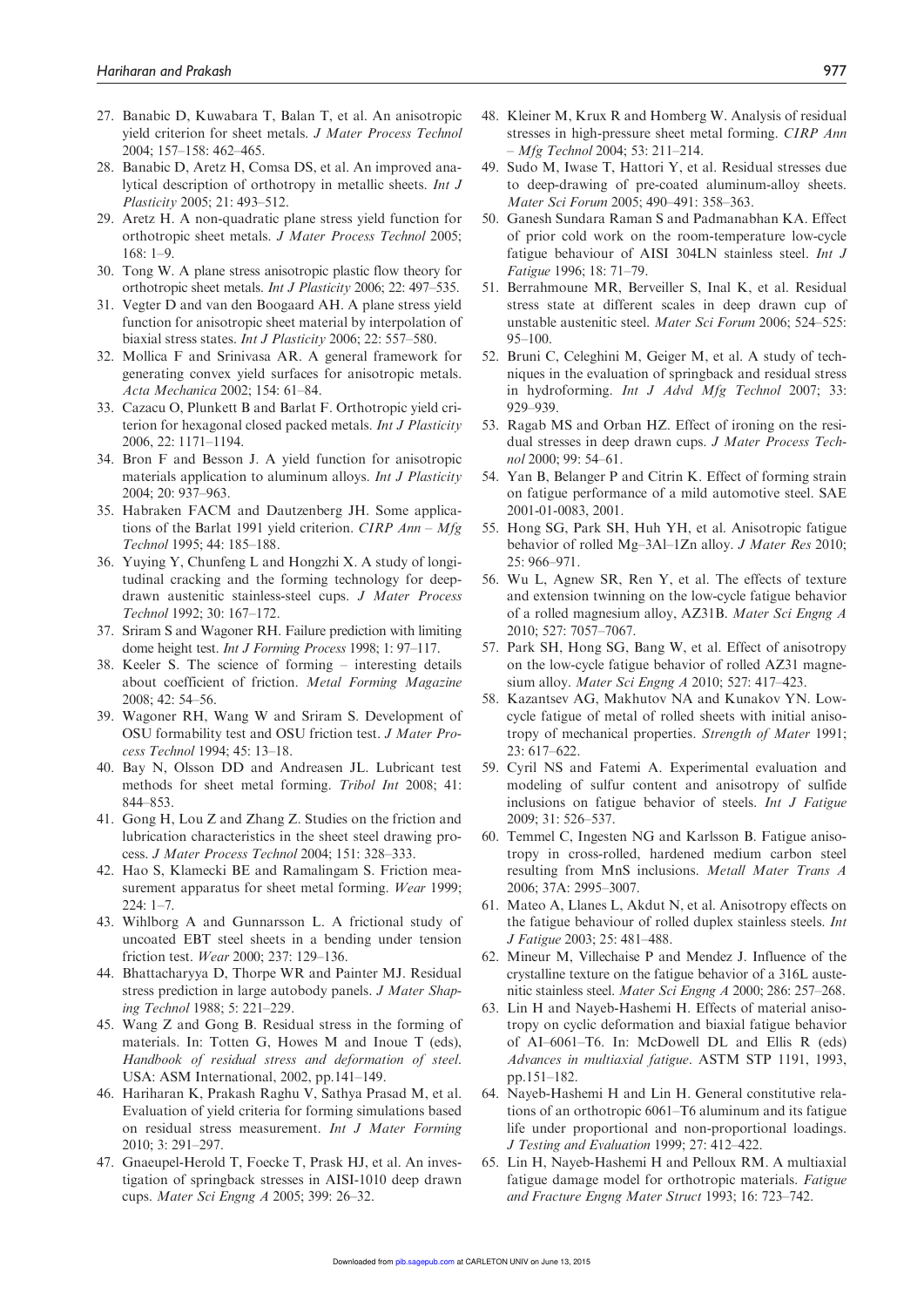- 66. Le Q, Kang H, Kridli G, et al. Effect of prestrain paths on mechanical behavior of dual phase sheet steel. Int J Fatigue 2009; 30: 607–615.
- 67. Fredriksson K, Melander A and Hedman M. Influence of prestraining and ageing on fatigue properties of highstrength sheet steels. Int J Fatigue 1988; 10: 139–151.
- 68. Sherman AM and Davies RG. Fatigue of a dual-phase steel. Metall Trans A 1979; 10A: 929–933.
- 69. Gustavsson A and Melander A. Variable-amplitude fatigue of a dual-phase sheet steel subjected to prestrain. Int J Fatigue 1994; 16: 503–509.
- 70. Le Q, Kang H, Kridli G, et al. Modified strain-life equation to consider the effect of different prestrain paths for dual phase sheet steel. J Mater Process Technol 2009; 209: 3525–3531.
- 71. McGrath PJ and Hughes CJ. Experimental fatigue performance of laser-formed components. Optics and Lasers in Engng 2007; 45: 423–430.
- 72. Robertson LT, Hilditch TB and Hodgson PD. The effect of prestrain and bake hardening on the low-cycle fatigue properties of TRIP steel. Int J Fatigue 2008; 30: 587–594.
- 73. Yan B, Belanger P and Citrin K. Effect of forming strain on fatigue performance of a mild automotive steel. In: SAE World congress, Detroit, MI, USA, March 2001, paper no. SAE 2001-01-0083.
- 74. Kang M, Aono Y and Noguchi H. Effect of prestrain on and prediction of fatigue limit in carbon steel. Int J Fatigue 2007; 29: 1855–1862.
- 75. Nikitin I and Besel M. Correlation between residual stress and plastic strain amplitude during low cycle fatigue of mechanically surface treated austenitic stainless steel AISI 304 and ferritic–pearlitic steel SAE 1045. Mater Sci Engng A 2008; 491: 297–303.
- 76. Heinilä S, Marquis GB and Björk T. Observations on fatigue crack paths in the corners of cold-formed high-strength steel tubes. Engng Fracture Mech 2008; 75: 833–844.
- 77. De Giorgi M. Residual stress evolution in cold-rolled steels. Int J Fatigue 2011; 33: 507–512.
- 78. Chen G, Liu S D, Knoerr L, et al. Residual forming effects on full vehicle frontal impact and body-in-white durability analyses. SAE paper 2002-01-0640, 2002.
- 79. Dannbauer H, Gaier C and Aichberger W. Integrating the results from process simulation into fatigue life prediction. SAE paper 2007-26-071, 2007.
- 80. Wang W, Chen G and Lin Z. The study on the fatigue FEM analysis considering the effect of stamping. Mater Des 2009; 30: 1588–1594.
- 81. Gustavsson A, Larsson M and Melander A. Fatigue life of pressed steel sheet components. Int J Fatigue 1997; 19: 613–619.
- 82. Barlat F. Constitutive modeling for metals. In: Banabic D (ed) Advanced methods in material forming. Berlin Heidelberg: Springer-Verlag, 2007, pp.1–18.
- 83. Hariharan K and Balaji C. Material optimization: a case study using sheet metal-forming analysis. J Mater Process Technol 2009; 209: 324–331.
- 84. Hariharan K, Balachandran G and Sathya Prasad M. Application of cost-effective stainless steel for automotive components. Mater Mfg Process 2009; 24: 1442–1452.
- 85. Wifi AS. An incremental complete solution of the stretchforming and deep-drawing of a circular blank using a hemispherical punch. Int J Mech Sci 1976; 18: 23–31.
- 86. Kobayashi S, Oh SI and Altan T. Metal forming and the finite element method. Oxford, UK: Oxford University Press, 1989.
- 87. Makinouchi A, Teodosiu C and Nakagawa T. Advance in FEM simulation and its related technologies in sheet metal forming. CIRP Ann – Mfg Technol 1998; 47: 641–649.
- 88. Tisza M. Numerical modelling and simulation in sheet metal forming. J Mater Process Technol 2004; 151: 58–62.
- 89. Taylor L, Cao J, Karafillis AP, et al. Numerical simulations of sheet-metal forming. J Mater Process Technol  $1995: 50: 168 - 179$
- 90. Worswick MJ. Numerical simulation of sheet metal forming. In: Lenard JG (ed) Metal forming science and practice-a state-of-the-art volume in honour of Professor J.A.Schey's 80th Birthday. UK: Elsevier Science Ltd, 2002. pp.135–181.
- 91. Li KP, Carden WP and Wagoner RH. Simulation of springback. Int J Mech Sci 2002; 44: 103–122.
- 92. Yang DY, Kim TJ and Yoon SJ. Recent trends in numerical simulation of three-dimensional sheet forming processes. Proc IMechE, Part B: J Engineering Manufacture 2003; 217: 1553–1570.
- 93. Menezes LF and Teodosiu C. Three-dimensional numerical simulation of the deep-drawing process using solid finite elements. J Mater Process Technol 2000; 97: 100–106.
- 94. Wagoner RH and Chenot JL. Metal forming analysis. Cambridge, UK: Cambridge University Press, 2001.
- 95. Liao KC, Pan J and Tang SC. Effects of yield surface shape on sheet metal forming simulations. Int J Numer Meth Engng 1998; 41: 559–584.
- 96. Mattiasson K and Sigvant M. On the influence of the yield locus shape in the simulation of sheet stretch forming. In: Smith LM, Pourboghrat F, Yoon JW, et al. (eds) Numisheet 2005. American Institute of Physics, 2005, pp.395–400.
- 97. Wang L and Lee TC. The effect of yield criteria on the forming limit curve prediction and the deep drawing process simulation. Int J Mach Tools Mf 2006; 46: 988–995.
- 98. Hariharan K, Prakash RV and Sathya Prasad M. Influence of yield criteria in the prediction of strain distribution and residual stress distribution in sheet metal formability analysis for a commercial steel. Mater Mfg Process 2010; 25: 828–836.
- 99. Moreira LP and Ferron G. Influence of the plasticity model in sheet metal forming simulations. J Mater Process Technol 2004; 155–156: 1596–1603.
- 100. Banabic D, Bunge HJ, Pohlandt K, et al. Formability of metallic materials. Springer-Verlag Berlin Heidelberg, 2000.
- 101. vanHoek T. The history influence of forming on the predicted crash performance of a truck bumper. MSc thesis, Eindhoven University of Technology, Netherlands, 2006.
- 102. Wagoner RH and Li M. Simulation of springback: through-thickness integration. Int J Plasticity 2007; 23: 345–360.
- 103. Morestin F, Boivin M and Silva C. Elasto plastic formulation using a kinematic hardening model for spring back analysis in sheet metal forming. J Mater Process Technol 1996, 56: 619–630.